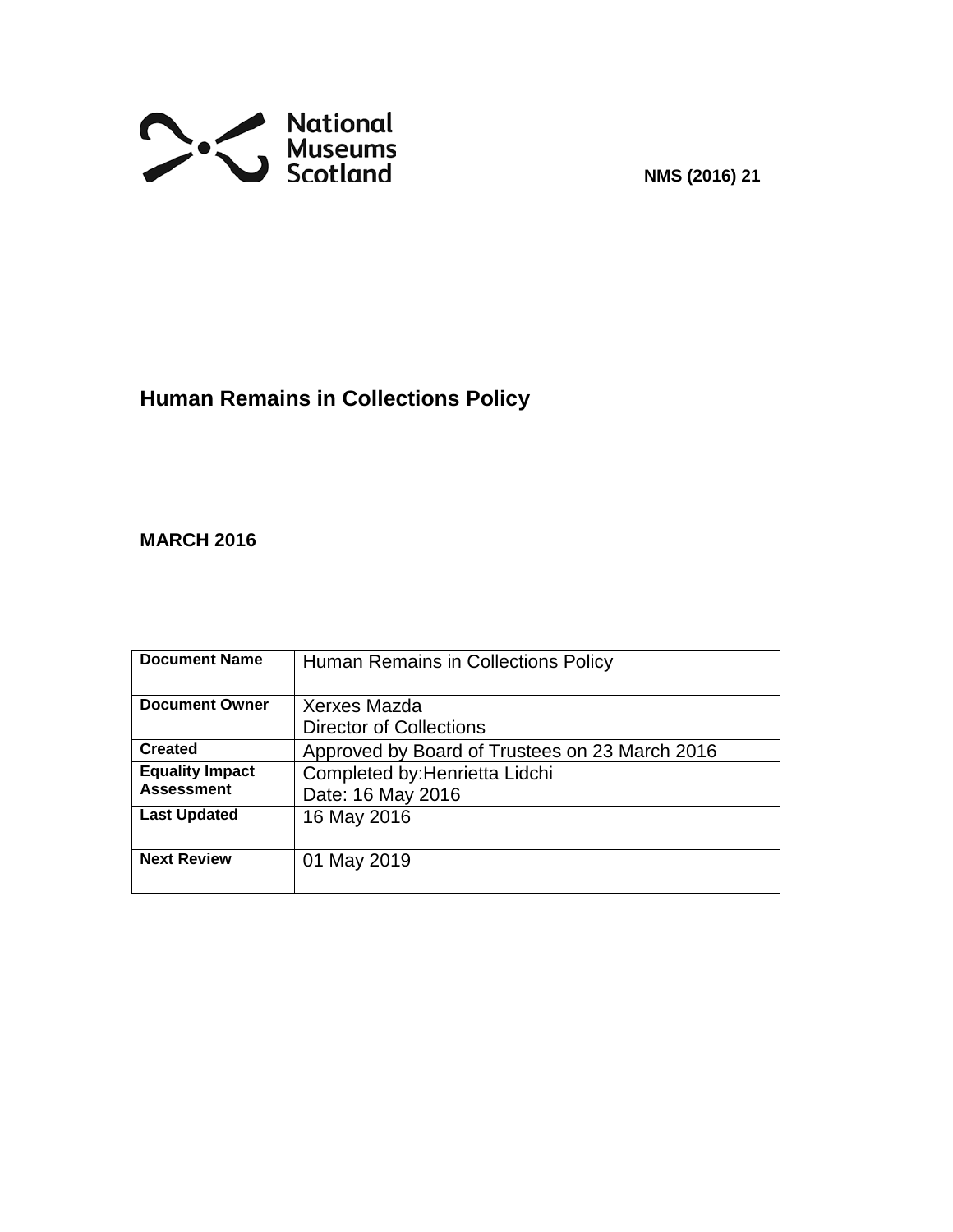### **HUMAN REMAINS IN COLLECTIONS**

## **1. Introduction**

1.1 This policy should be read alongside National Museums Scotland's acquisition and disposal policy: the *Collections Development Strategy* (2012).

1.2 It identifies collections made from or containing human remains as worthy of special consideration in regard to acquisition, curation and disposal (transfer).

1.3 It also outlines the procedures and processes to be followed with regard to requests or demands for the permanent transfer of such material from the permanent collection, on the basis of claims made by communities and National Governments/recognised National Agencies (Museums).

#### **2. Definition**

2.1 National Museums Scotland adopts the definition of 'human remains' as found within the UK *Human Tissue (2004) Act* and the *Human Tissue (Scotland) 2006 Act*.

2.2 Human remains are therefore understood to mean parts of once living people from the species *Homo sapiens sapiens.* Human remains in this document are given to mean:

(i) osteological material (whole or part skeletons, individual bones or fragments of bone);

(ii) soft tissue including organs and skin and slide preparations of human tissues; (iii) any of the above, that may have been modified in some way by human skill and/or may be bound up with non-human materials, to form an artefact composed of several materials; and

(iv) artworks composed of human bodily fluids or soft tissue.

Human teeth, hair and nails are parts of the human body that can be shed during a lifetime. Such human remains will not normally be considered to be subject to the requests for transfer according to the principles set out later in this policy, unless attached to other body parts identified in i) and ii).

#### **3. Scope of National Museums Scotland human remains collections**

3.1 As set out in the *National Heritage (Scotland) Act 1985* the purpose of the National Museums Scotland is to:

- Care for, preserve and add to the objects in the collection;
- Secure that the objects are exhibited to and interpreted for the public;
- Secure that the objects are available to persons seeking to inspect them in connection with study or research;
- Generally promote the public's awareness, appreciation and understanding of matters agricultural, archaeological, architectural, artistic, cultural, environment,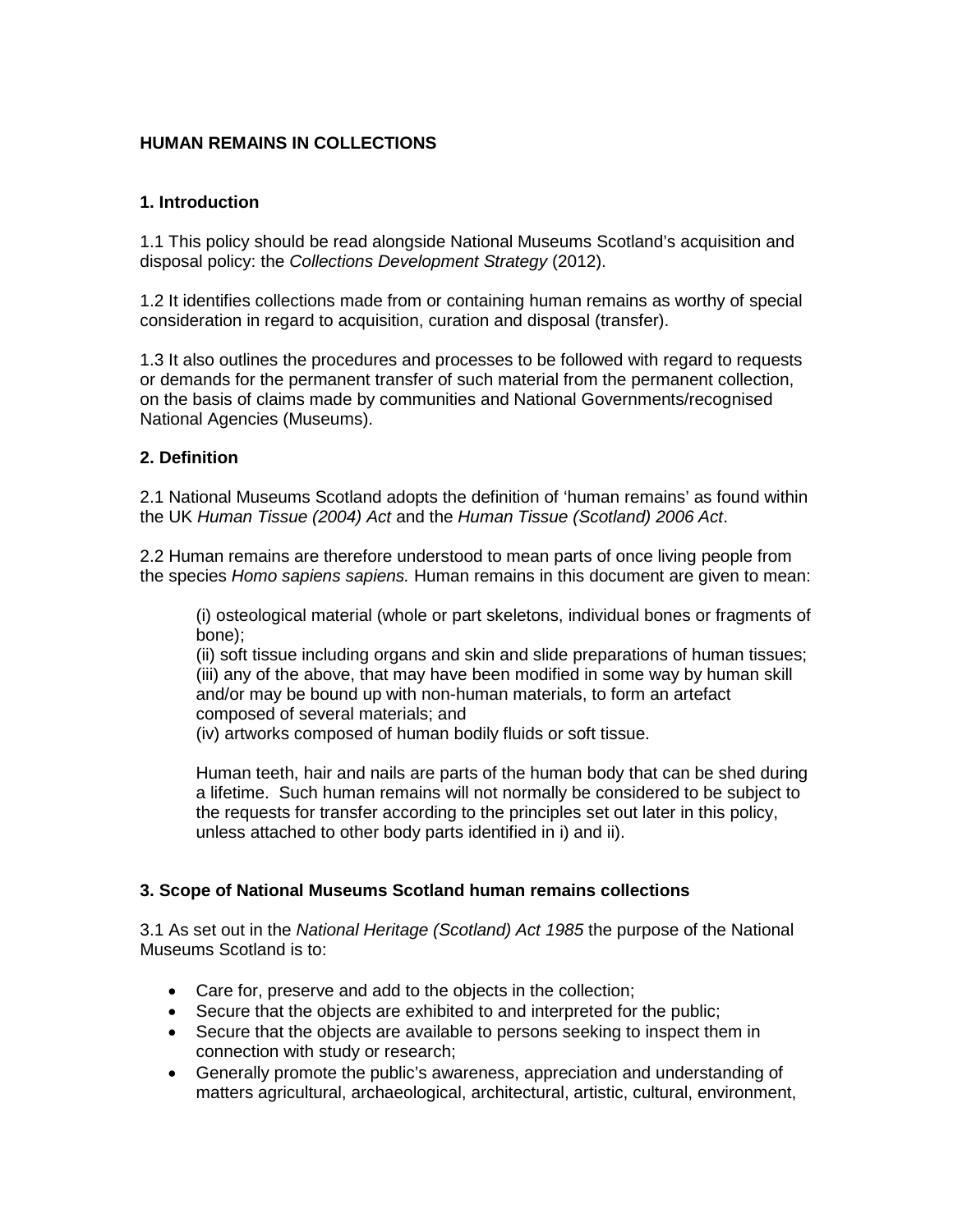historical, industrial, military, scientific and social both by means of the Board's collections and by such other means, including collaboration with other institutions as they consider appropriate;

• Provide education, instruction and advice, and carry out research.

3.2 The distribution of human remains across the collections reflects the Museum's diverse collections' history and its multidisciplinary nature, spanning the arts, humanities, natural and social sciences. Human remains are present across the following Departments:

- Natural Sciences. This part of the collection includes non-Scottish human remains, most dating to within the last 200 years;
- World Cultures. This part of the collection includes mummies from ancient Egypt and Peru; and non-European artefacts made of or including human remains (bone, teeth or hair) dating to within the last 200-300 years;
- Scottish History and Archaeology. This part of the collection includes Scottish archaeological human remains, including a very few that had been humanly modified in antiquity. Also included are a small number of pieces containing materials such a human hair. The Scottish archaeological collection contains the largest group of human remains spanning the Mesolithic to the seventeenth century.

3.3 National Museums Scotland is responsible for material concerning the whole human species and supports access for appropriate research. Human remains in the care of the Museum are preserved with great care and respect, and any loans or displays of such items must guarantee their treatment with such care and respect. In all aspects of the care of human remains, National Museums Scotland is guided by such documents as the Department for Culture, Media and Sport's *Guidance for the Care of Human Remains in Museums* (2005), Historic Environment Scotland's *Treatment of Human Remains in Archaeology* (2006) and the Museums Galleries Scotland (MGS) *Guidelines for the Care of Human Remains in Scottish Museums* (2011).

3.4 Research on human remains collections will be balanced against the requirements of National Museums Scotland's duty of responsible care, taking advice where appropriate as to the potential significance of the outcomes. Researchers will be asked to specify their credentials, articulate their research questions, proposed methodology, sampling strategy, and anticipated outcomes, as well as intended publication location and date. Researchers will be expected to follow the relevant principles of this Policy and the relevant guidelines cited above (3.3). The Museum may subject this research to review.

3.5 In approving outgoing loans (for research or display) National Museums Scotland will seek the assurance of the borrower that it is able to satisfy the legal, ethical and practical considerations set out in the relevant guidelines/guidance.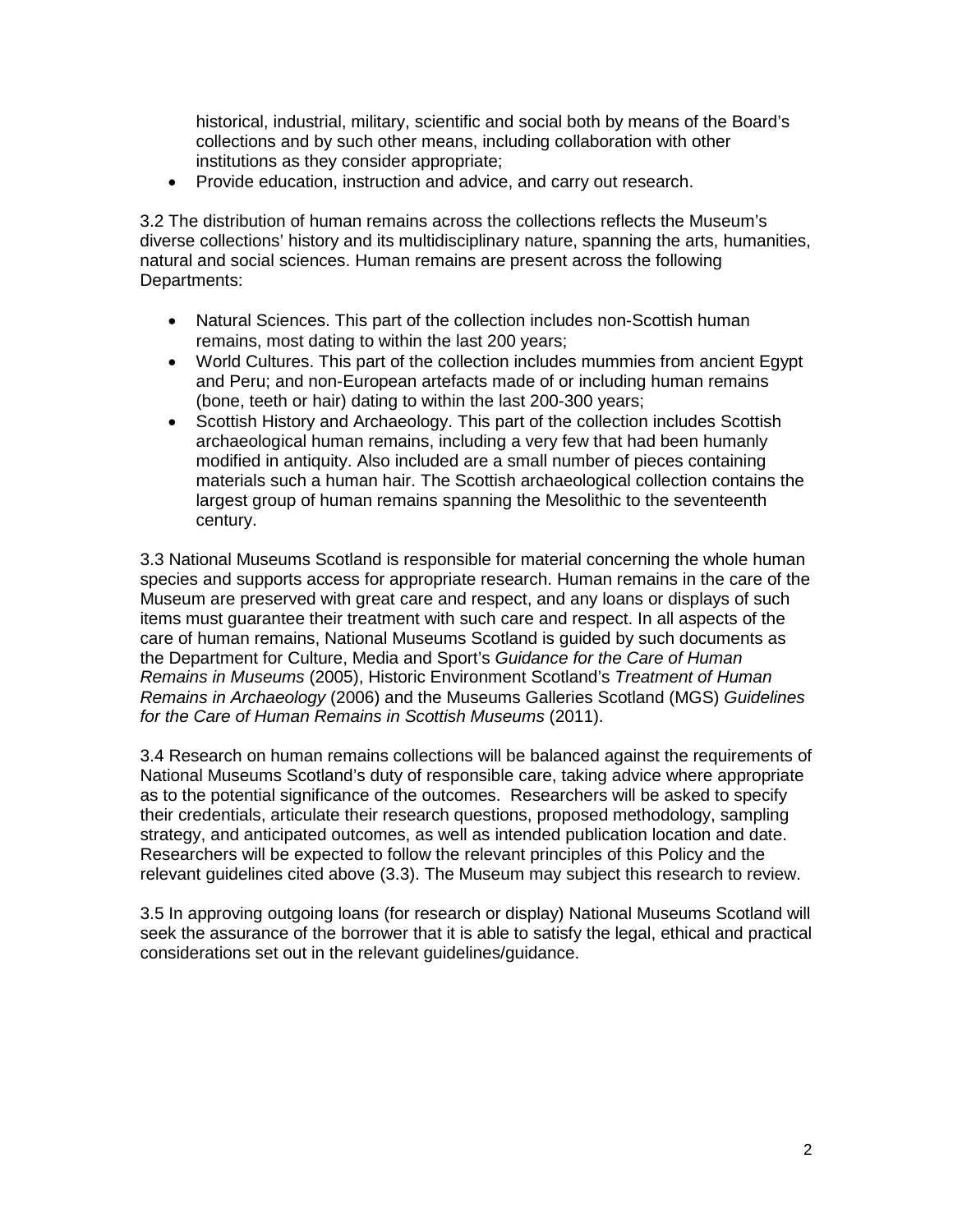# **4. Legal Framework**

4.1 National Museums Scotland is bound by the specific restrictions on the ownership, transfer and disposal of items as set out in the Act which founded National Museums Scotland, the *National Heritage (Scotland) Act 1985* as amended by the *Museums and Galleries Act 1992*.

4.2 The legal instrument and terms for the transfer of human remains out of the permanent collection are those set out in the Act which founded National Museums Scotland, the *National Heritage (Scotland) Act 1985* as amended by the *Museums and Galleries Act 1992*. Specifically section 8(3)(d) of the 1985 Act as revised in 1992 8(3)(d) can be used in special circumstances, on a case by case basis, to allow the transfer of human remains to another appropriate body beyond those listed in Schedule 5 of the 1992 Act. This is subject to recommendation by the Board of Trustees and approval by the relevant Scottish Minister.

4.3 As regards display of human remains, National Museums Scotland is exempted under the Statutory Instrument 2006 No 328 - *The Anatomy (Specified Persons and Museums for Public Display) (Scotland) Order 2006* from the requirement to be licensed by Scottish Ministers for the display of human remains. In cases of loans for research and display, however, the borrower may be subject to the need to hold a license depending on the age of the human remains requested to be loaned.

# **5. Policy regarding permanent transfer**

5.1 The stated policy with regard to requests made for permanent transfer out of the National Museums Scotland's collection is to consider each request on a case by case basis.

5.2 Each request will be assessed on its own merits by the Board of Trustees of National Museums Scotland.

5.3 In applying this policy, the Board of Trustees will work within the legislative framework which includes the *National Heritage (Scotland) Act 1985, Museums and Galleries Act 1992*, the *Human Tissue Act* (2004) and the *Human Tissue (Scotland) Act* (2006).

#### **6. Procedures for making a request to transfer human remains**

6.1 The Board of Trustees will work to consider requests within the legislative framework noted above (5.3). They will evaluate the cases with rigour, respect for communities and transparency.

6.2 The Board of Trustees will only consider a request submitted by a National Government or recognised National Agency (Museum) supported by a National Government, with clear endorsement from a community descended from those to whom the remains are ancestral. All three parties must endorse any claim.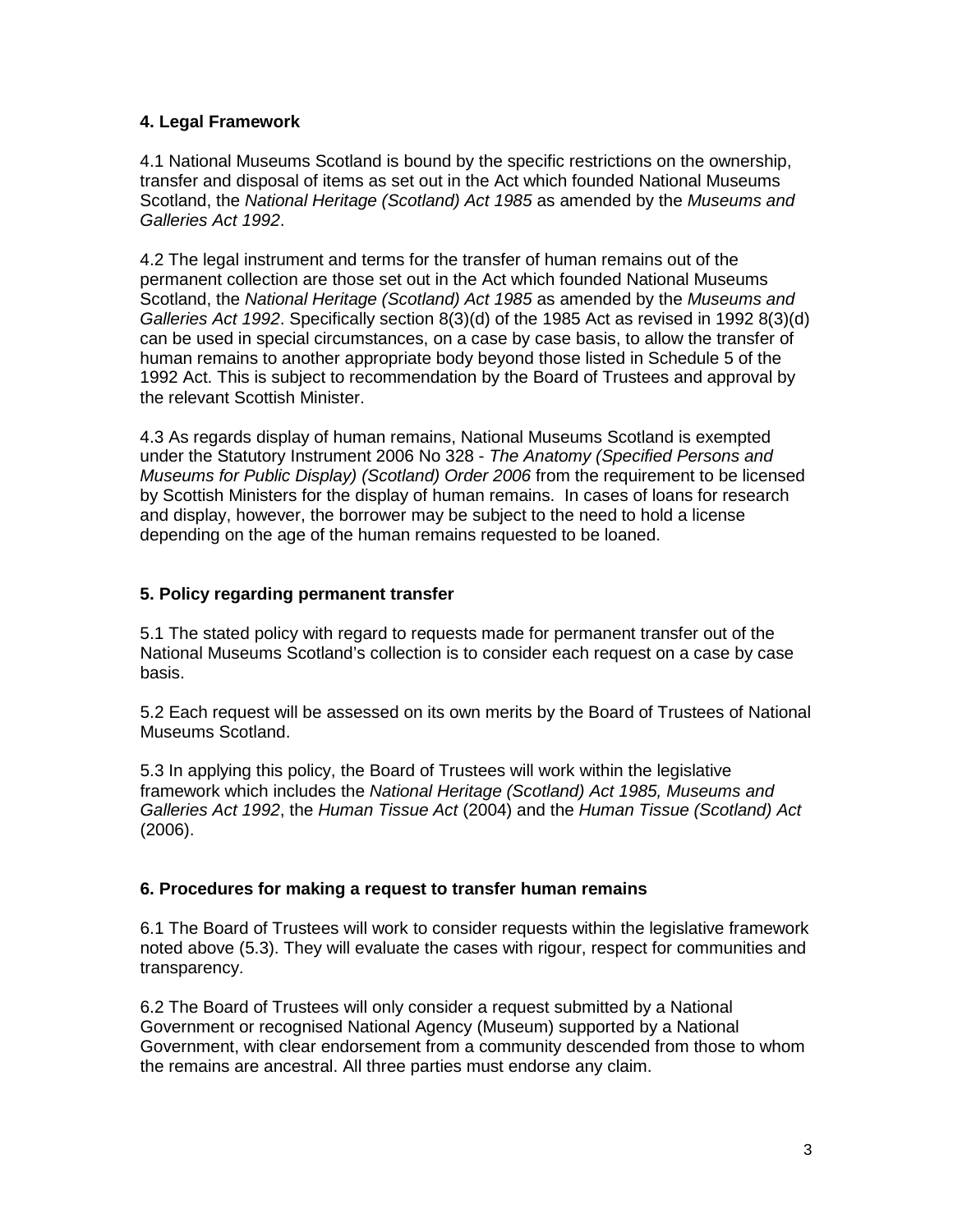6.3 The Board of Trustees will not accept a claim from a community or any National Agency (Museum) directly, unsupported by a National Government, nor from a level of Government below National Government.

6.4 Any request for the transfer of human remains should be submitted in writing to the Director. This request should set out the claim clearly and give as much information and supporting evidence as possible. In particular:

- Full endorsement from the National Government and recognised National Agency (Museum) would need to be provided.
- The community of claimants would need to demonstrate that it is a direct genealogical descendant of the community whose remains are under claim and/or that it continues to share the same culture (spiritual beliefs, cultural practices) attributed to the community whose remains are under claim. It would also need to provide evidence of cultural importance, including cultural and spiritual relevance, to the community making the claim and identify the strength of the connection of the community to the remains, and the consequences of their return.
- The community of claimants or representatives acting for this community would be expected to demonstrate that they are fully supported by all the potential claimant groups.

6.5 The Board of Trustees of National Museums Scotland will only consider eligible for transfer out of the existing permanent collections:(i) osteological material (whole or part skeletons, individual bones or fragments of bone); (ii) soft tissue including organs and skin and slide preparations of human tissues. In special circumstances the Board of Trustees will in addition consider human remains modified by human skill as eligible if it is clear that they were subjected to mortuary practice or intended for mortuary practice. The Board of Trustees will not consider grave goods associated with human remains as being in scope.

6.6 The Director will acknowledge the request, provide an initial response and tentative timetable. The Director will then be the single point of contact and correspondence should be directed to him.

6.7 The request will undergo a preliminary evaluation overseen by the Director of Collections with advice from the Keeper of the relevant Department. This will assess the nature of the request and the current evidence. Subsequent to this preliminary review further additional information may be sought. National Museums Scotland may consider the use of outside experts to help evaluate the claim.

6.8 The request and evidence will be brought to the Board of Trustees for rigorous evaluation and decision.

6.9 If a decision is made to transfer the human remains out of the collection, agreement will be sought from the relevant Scottish Minister.

6.10 The Board of Trustees decision will be conveyed to the parties in writing, and the minutes of the meeting will subsequently record the decision. Should a decision to transfer the human remains out of the collection be agreed, discussions will take place as to how the transfer can then be best effected. This may include discussions as to